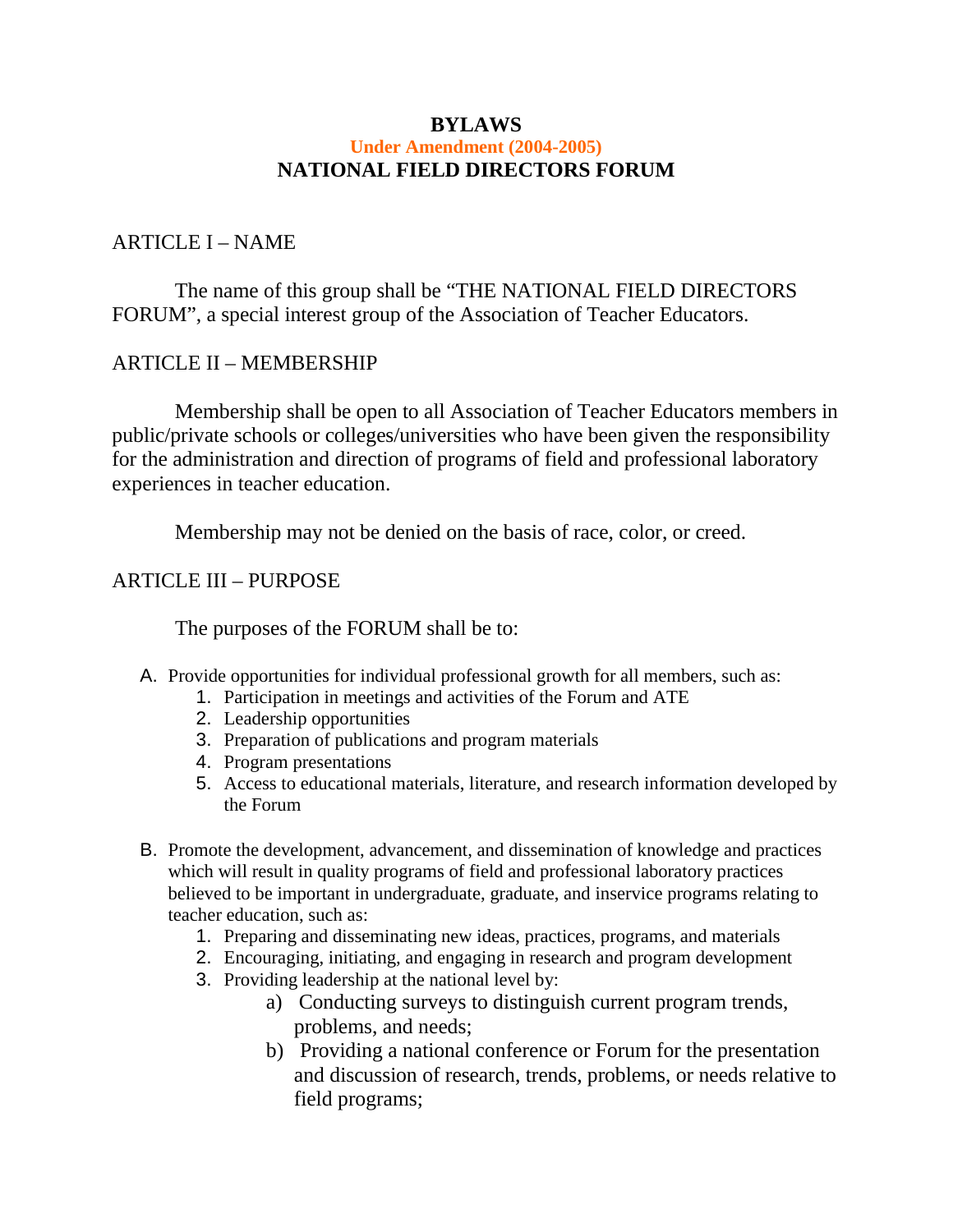- c) Developing guidelines for excellence in field programs, such as internships;
- d) Helping to disseminate, clarify, and interpret national and state educational policies affecting field programs; and
- e) Serving as a vehicle through which members may:
	- 1. Engage in productive dialogue;
	- 2. Cooperate in services, publications, administration, or research; and
	- 3. Engage in collective action.
- f) Provide for a national Directory of Collegiate Field Experience Administrators in Teacher Education

# ARTICLE IV – OFFICERS

 The officers of the Forum shall be a Chairperson, a Vice-Chairperson, a Secretary, and a Treasurer.

 To be eligible for one of these offices, at the time of election, one must be designated by a college/university or public/private school as that person having responsibility for administering and providing leadership for the program of professional laboratory experiences, be a member of the Forum, and be a member of the Association of Teacher Educators.

 Officers shall be elected by a majority vote of those members voting at the Annual Business Meeting of the Forum from a slate of candidates nominated by the Executive Committee or by nomination from the floor. The candidate for each office receiving the majority of votes shall be declared the winner.

 The tenure of office for Chairperson and Vice-Chairperson shall be for two years. The tenure of office for Secretary and Treasurer shall be for three years.

The tenure of each office begins at the close of the Annual Forum Meeting.

## ARTICLE V – EXECUTIVE COMMITTEE

 The Executive Committee shall consist of the Chairperson, Vice-Chairperson, Secretary, Treasurer, the Immediate Past Chair, the Chairperson of the Research Committee, and the Chairperson of the Hospitality Committee.

 The Forum Chairperson shall serve as Chairperson of the Executive Committee.